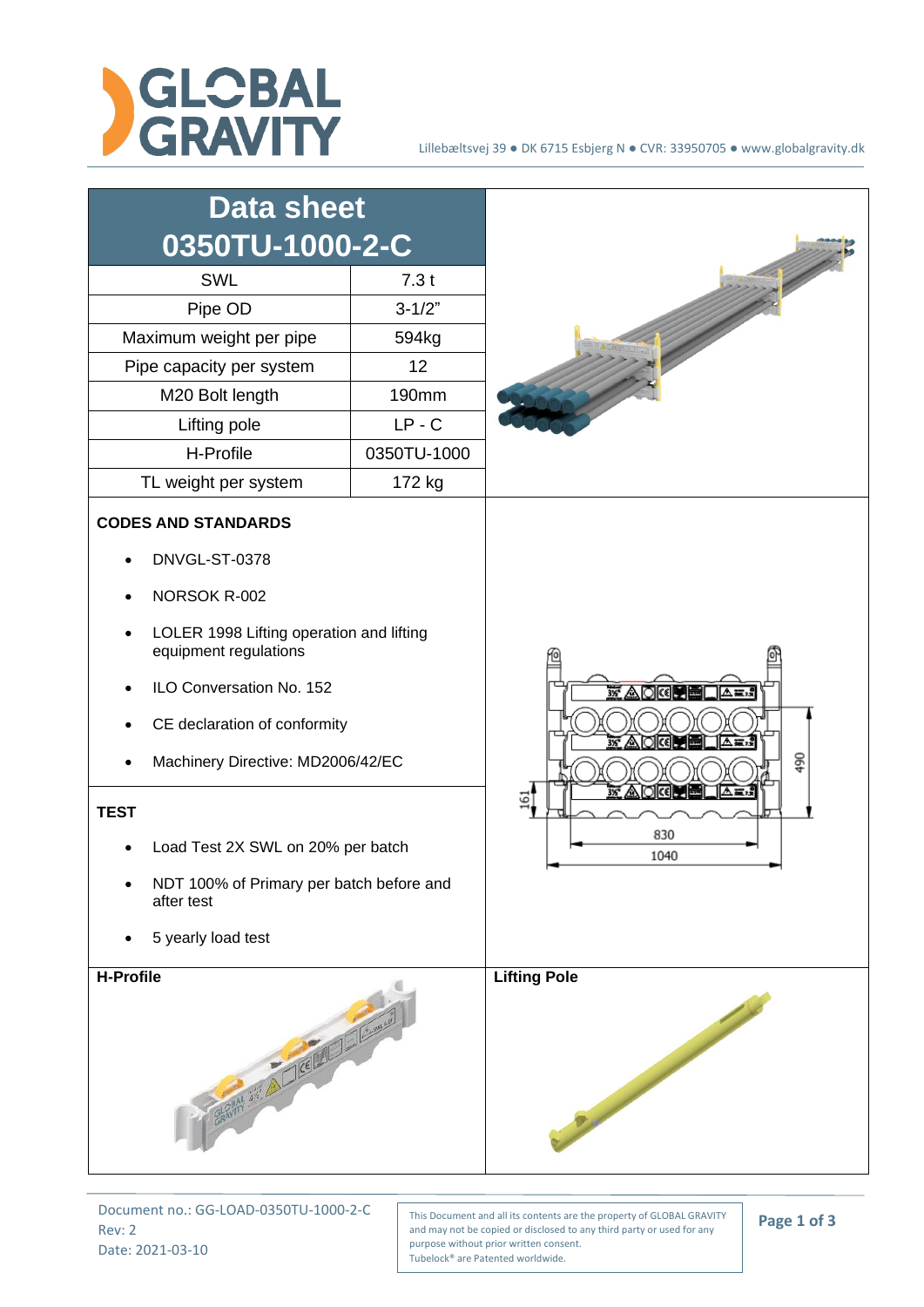

## Lillebæltsvej 39 ● DK 6715 Esbjerg N ● CVR: 33950705 ● www.globalgravity.dk



Document no.: GG-LOAD-0350TU-1000-2-C Rev: 2 Date: 2021-03-10

This Document and all its contents are the property of GLOBAL GRAVITY and may not be copied or disclosed to any third party or used for any purpose without prior written consent. Tubelock® are Patented worldwide.

## **Page 2 of 3**